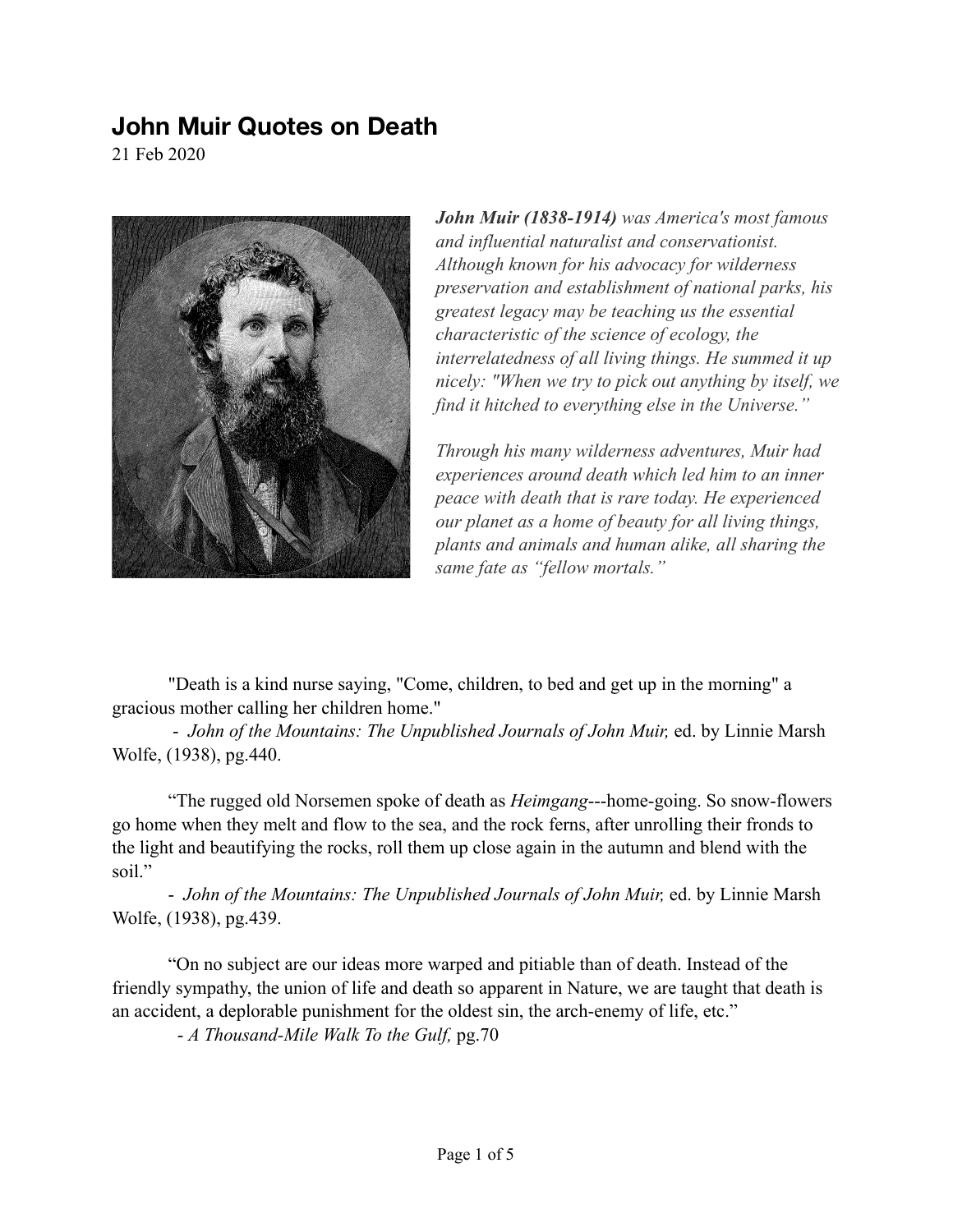"Let children walk with nature, let them see the beautiful blendings and communions of death and life, their joyous inseparable unity, as taught in woods and meadows, plains and mountains and streams of our blessed star, and they will learn that death is stingless indeed, and as beautiful as life, and that the grave has no victory, for it never fights. All is divine harmony." –from *A Thousand-Mile Walk To the Gulf* 

 "Myriads of rejoicing living creatures, daily, hourly, perhaps every moment sink into death's arms, dust to dust, spirit to spirit-waited on, watched over, noticed only by their Maker, each arriving at its own Heaven-dealt destiny. All the merry dwellers of the trees and streams, and the myriad swarms of the air, called into life by the sunbeam of a summer morning, go home through death, wings folded perhaps in the last red rays of sunset of the day they were first tried. Trees towering in the sky, braving storms of centuries, flowers turning faces to the light for a single day or hour, having enjoyed their share of life's feast-all alike pass on and away under the law of death and love. Yet all are our brothers and they enjoy life as we do, share Heaven's blessings with us, die and are buried in hallowed ground, come with us out of eternity and return into eternity. "Our lives are rounded with a sleep."

 - *John of the Mountains: The Unpublished Journals of John Muir,* ed. by Linnie Marsh Wolfe, ( (1938), p. 339-340.

"Like trees in autumn shedding their leaves, going to dust like beautiful days to night, proclaiming as with the tongues of angels the natural beauty of death."

- *Steep Trails*, pg.271

 "One is constantly reminded of the infinite lavishness and fertility of Nature - inexhaustible abundance amid what seems enormous waste. And yet when we look into any of her operations that lie within reach of our minds, we learn that no particle of her material is wasted or worn out. It is eternally flowing from use to use, beauty to yet higher beauty; and we soon cease to lament waste and death, and rather rejoice and exult in the imperishable, unspendable wealth of the universe, and faithfully watch and wait the reappearance of everything that melts and fades and dies about us, feeling sure that its next appearance will be better and more beautiful than the last."

- *My First Summer in the Sierra* (1911) chapter 10.

 "There need be no lasting sorrow for the death of any of Nature's creations, because for every death there is always born a corresponding life."

 - *John of the Mountains: The Unpublished Journals of John Muir,* ed. by Linnie Marsh Wolfe, (1938), pg 168.

 "I have often wondered by what means bears, wild sheep, and other large animals were so hidden at death as seldom to be visible. One may walk these woods from year to year without even snuffing a single tainted smell. Pollution, defilement, squalor are words that never would have been created had man lived conformably to Nature. Birds, insects, bears die as cleanly and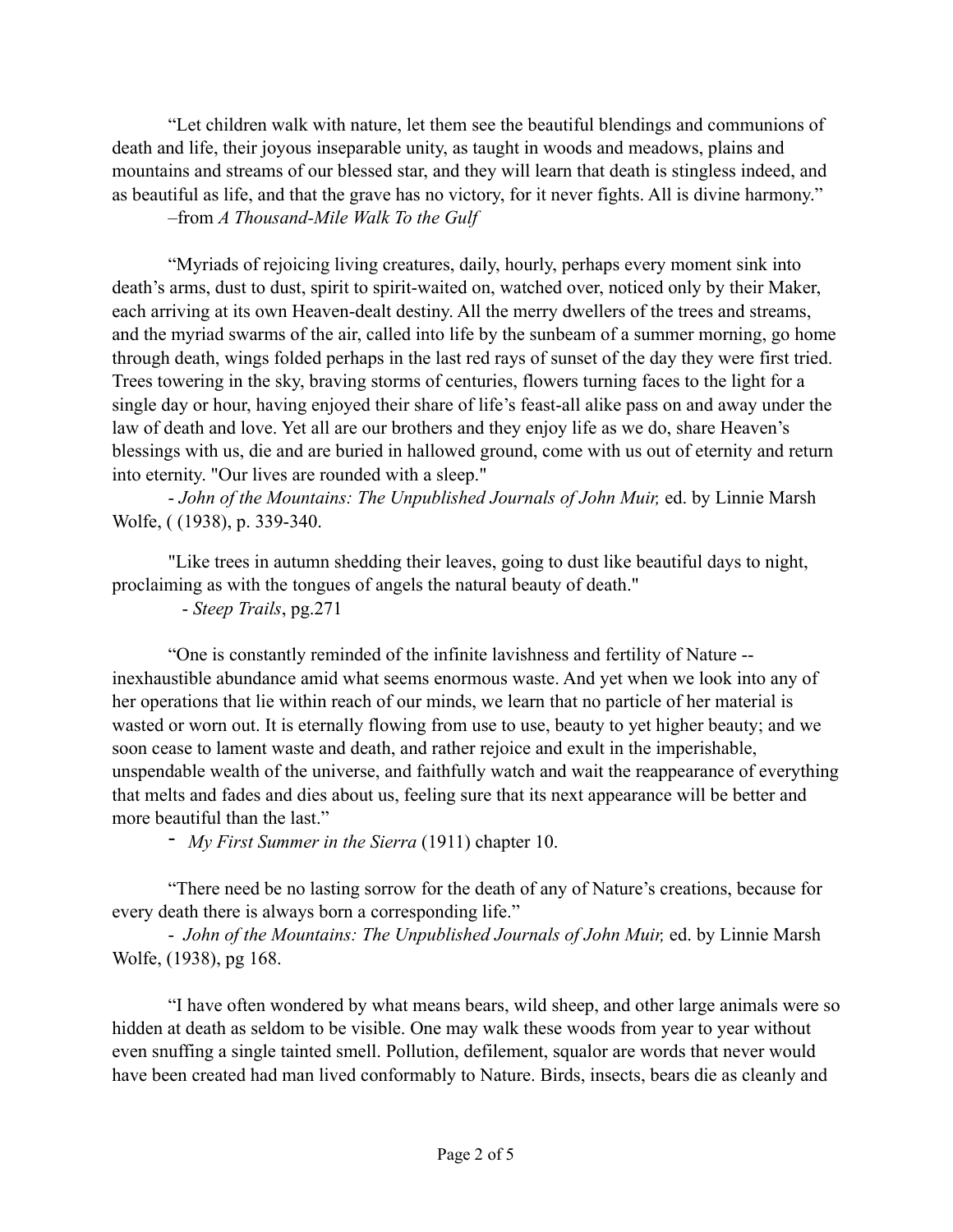are disposed of as beautifully as flies. The woods are full of dead and dying trees, yet needed for their beauty to complete the beauty of the living.... How beautiful is all Death!"

 - *John of the Mountains: The Unpublished Journals of John Muir,* ed. by Linnie Marsh Wolfe, (1938), pg. 222.

 "Plants, animals, and stars are all kept in place, bridled along appointed ways, with one another, and through the midst of one another -- killing and being killed, eating and being eaten, in harmonious proportions and quantities."

 - from "Wild Wool", from "Overland Monthly" (April 1875) reprinted in *Steep Trails*  (1918) chapter 1.

 "Nature loves man, beetles, and birds with the same love. With her storms of snow, hail, volcanic fire, and lightning, she seems to scatter firebrands, arrows, and death among her creatures, and so she does, but they are scattered as the stars are scattered in the heavens, each in its place, singing together in faithful harmony."

 - *John of the Mountains: The Unpublished Journals of John Muir,* ed. by Linnie Marsh Wolfe, (1938), pg. 66.

 "…we find in the fields of Nature no place that is blank or barren ; every spot on land or sea is covered with harvests, and these harvests are always ripe and ready to be gathered, and no toiler is ever underpaid. Not in these fields, God's wilds, will you ever hear the sad moan of disappointment, `All is vanity .' No, we are overpaid a thousand times for all our toil, and a single day in so divine an atmosphere of beauty and love would be well worth living for, and at its close, should death come, without any hope of another life, we could still say, `Thank you, God, for the glorious gift!' and pass on. Indeed, some of the days I have spent alone in the depths of the wilderness have shown me that immortal life beyond the grave is not essential to perfect happiness, for these diverse days were so complete there was no sense of time in them, they had no definite beginning or ending, and formed a kind of terrestrial immortality. After days like these we are ready for any fate — pain, grief, death or oblivion — with grateful heart for the glorious gift as long as hearts shall endure. In the meantime, our indebtedness is growing ever more. The sun shines and the stars, and new beauty meets us at every step in all our wanderings."

 - *John of the Mountains: The Unpublished Journals of John Muir,* ed. by Linnie Marsh Wolfe, (1938), pg. 301.

 "This grand show is eternal. It is always sunrise somewhere; the dew is never all dried at once; a shower is forever falling; vapor is ever rising. Eternal sunrise, eternal sunset, eternal dawn and gloaming, on sea and continents and island, each in its turn, as the round earth rolls."

- *John of the Mountains: The Unpublished Journals of John Muir,* ed. by Linnie Marsh Wolfe, (1938), pg. 438.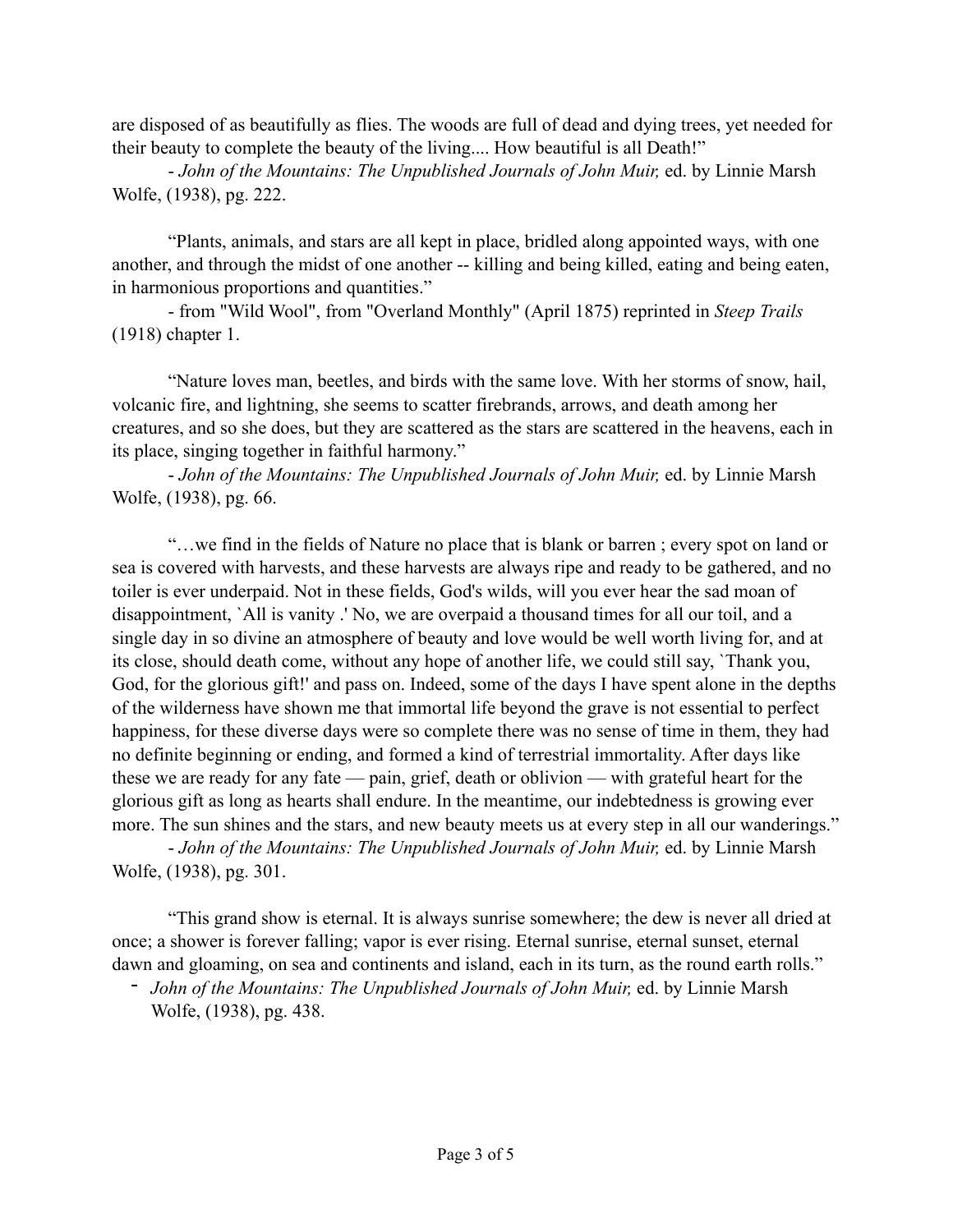## **John Muir on Bonaventure Cemetery**

Muir spent 5 days "camping out" in the Bonaventure Cemetery in Savannah, Georgia on his "thousand-mile walk to the Gulf" and experienced the beauty of nature in the old, historic graveyard which was slowly being taken over by nature. His description of that cemetery - already historic when Muir visited it in 1867 - shows how a cemetery can be "green" and full of life, not the manicured, sterile, herbicide and pesticide - sprayed places they have so often become today. What he found was a cemetery where humans and Nature collaborated: "Part of the grounds was



cultivated and planted with live-oak, about a hundred years ago, by a wealthy gentleman who had his country residence here But much the greater part is undisturbed." Muir wrote: "Bonaventure to me is one of the most impressive assemblages of animal and plant creatures I ever met." The following excerpts shows his joy in visiting this cemetery:

"The most conspicuous glory of Bonaventure is its noble avenue of live-oaks. They are the most magnificent planted trees I have ever seen, about fifty feet high and perhaps three or four feet in diameter, with broad spreading leafy heads…There are also thousands of smaller trees and clustered bushes, covered almost from sight in the glorious brightness of their own light… Many bald eagles roost among the trees along the side of the marsh…Large flocks of butterflies, all kinds of happy insects, seem to be in a perfect fever of joy and sportive gladness. The whole place seems like a center of life. The dead do not reign there alone."

"I gazed awe-stricken as one new-arrived from another world. Bonaventure is called a graveyard, a town of the dead, but the graves are powerless in such a depth of life. The rippling of living waters, the song of birds, the joyous confidence of flower, the calm, undisturbable grandeur of the oaks, mark this place of graves as one of the Lord's most favored abodes of life and light…" "Most of the graves of Bonaventure are planted with flowers. There is generally a magnolia at the head, near the strictly erect marble (of the headstones), a rose-bush or two at the foot, and some violets and showy exotics along the sides or one the tops. All is enclosed by a black iron railing, composed of rigid bars that might have been spears or bludgeons from a battlefield in Pandemonium."

"It is interesting to observe how assiduously Nature seeks to remedy these labored art blunders. She corrodes the iron and marble, and gradually levels the hills which is always heaped up, as if a sufficiently heavy quantity of clods could not be laid on the dead. Arching grasses come one by one; seeds come flying on downy wings, silent as fate, to give life's dearest beauty for the ashes of art; and strong evergreen arms laden with ferns and tillandsia drapery are spread over all–Life at work everywhere, obliterating all memory of the confusion of man…"